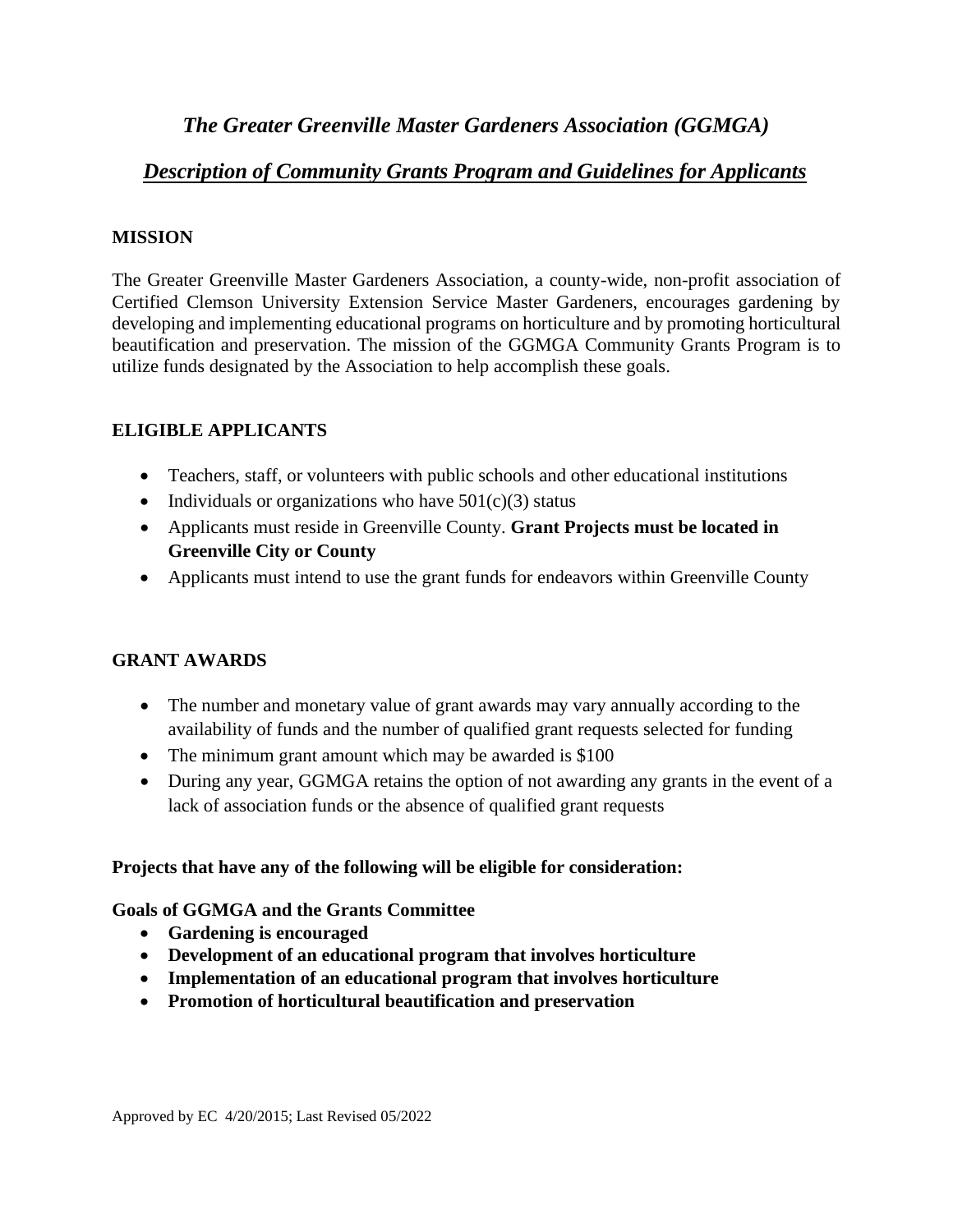### **Examples of Projects that may meet the following criteria:**

- A project that includes a horticultural education component
- A project that promotes horticultural preservation
- A project that involves volunteers and/or community-based groups
- A project that involves networking or cooperation with other community groups and organizations, especially for horticultural purposes or sharing resources
- A project that takes into account the conservation of water and other natural resources
- A project that is environmentally sound and fosters a sustainable environment
- A project that is accessible to its target audience on a permanent or semi-permanent basis
- A project that is designed to be long-term, self-sufficient and self-perpetuating
- A project that has definable and measurable outcomes
- A project from schools and educational institutions that include students in the planning and implementation

# **EVALUATION OF GRANT REQUESTS**

The GGMGA Grants Committee will review all grant applications in view of the project's ability to reflect the goals of GGMA and the Grants Program outlined above.

During the evaluation process, the Grants Committee will interview the applicant and will visit the site of the proposed project.

## **GUIDELINES FOR GRANT APPLICANTS**

### *The Application Deadline is September 30, 2022 at 5:00 pm.* **Applications will be neither accepted nor revised after the application deadline.**

A grant application may be for a project that is a new initiative or a continuation of an established program.

Grant funds may be used to purchase equipment and materials necessary for the implementation of a well-planned program or project integrated with other curriculum materials and activities.

No personnel salaries or personnel benefits may be paid by grant funds.

It is expected the grant award will cover the project's needs within the timetable of the grant year. If a project requires more than one year of funding, a separate Grant Application must be completed each year.

### **The grant application should include the following:**

- **The target audience**
- **The number of adults or children who will be involved in the creation or maintenance of the project**

Approved by EC 4/20/2015; Last Revised 05/2022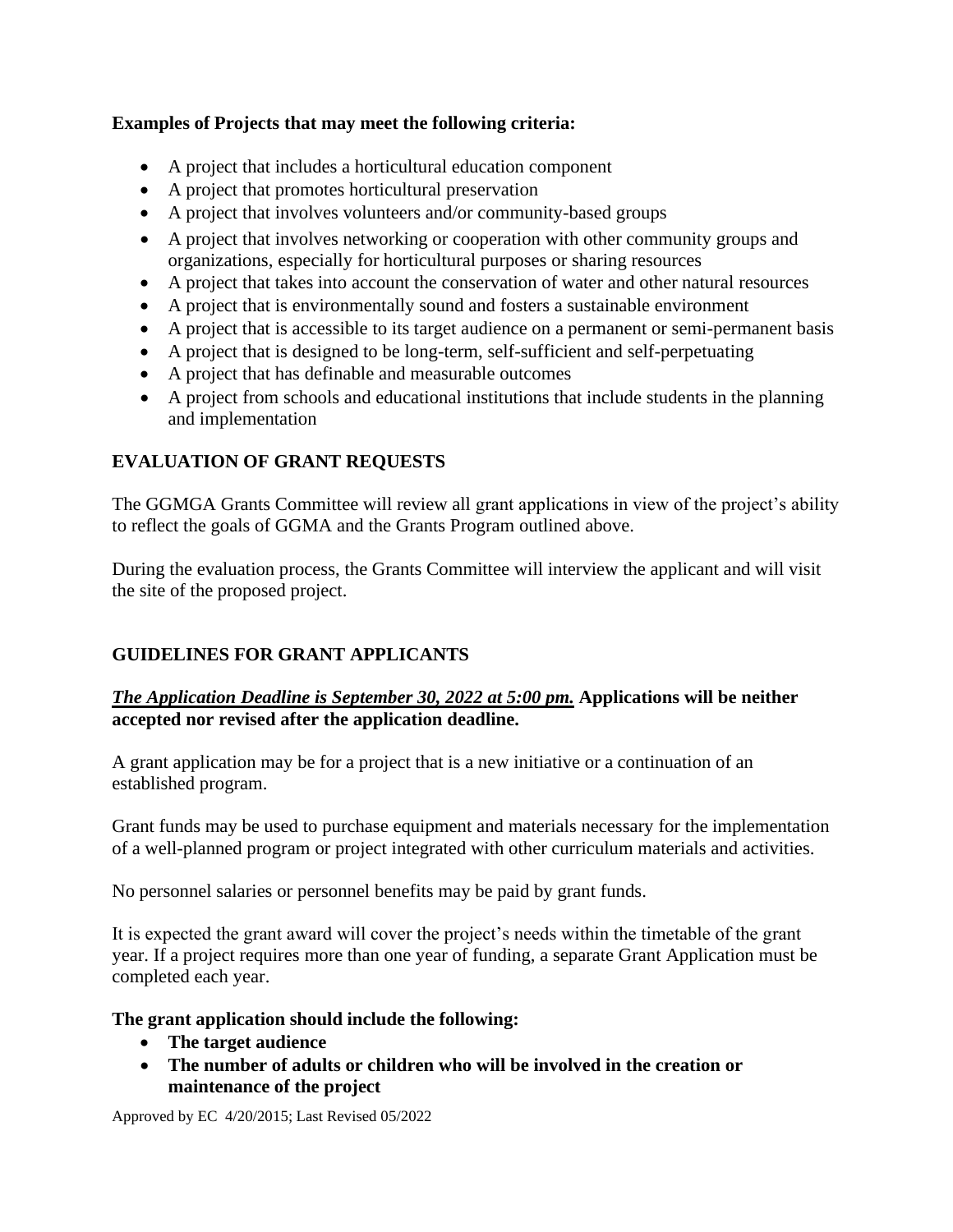- **The amount of time adults or children will be involved in the project**
- **A description of how the adults or children will be involved in the project**

Narrative and financial reports are due to the Grants Committee on **March 15** and **May 15**. These reports should detail progress on the project's activities and outcomes and compare expenditures versus budget projections.

In keeping with GGMGA's relationship with Clemson University Cooperative Extension Service, any project receiving grant funds must welcome people of all ages, regardless of race, color, gender, religion, national origin, disability, political beliefs, sexual orientation, or marital or family status.

In keeping with GGMGA's status as a tax-exempt organization under section  $501(c)(3)$  of the Internal Revenue Code, any project receiving grant funds must refrain from disseminating propaganda, attempting to influence legislation or participating/intervening in any political campaign on behalf of any candidate for public office.

## **TIMELINE**

- **May 15** Announcement of annual GGMGA Community Grants Program Application posted on GGMGA website <http://www.ggmga.org/>
- **September 30 (5:00 pm) Submission deadline for Community Grants applications** Confirmation of receipt will be sent to the applicant by the Grants Committee Chair
- **October 1- October 15** Evaluation of Community Grants applications and site visits by Grants Committee
- **October 15** Selection of Community Grants recipients by Grants Committee

### • **October (3rd Mon)**

Presentation of selected slate of grants recipients to Executive Committee of GGMGA for approval

### • **October 31**

Announcement and notification of selection will be made to grants recipients as well as those who did not receive a grant

• **November 1 – November 15** Awards presentation ceremony to present checks to recipients of grants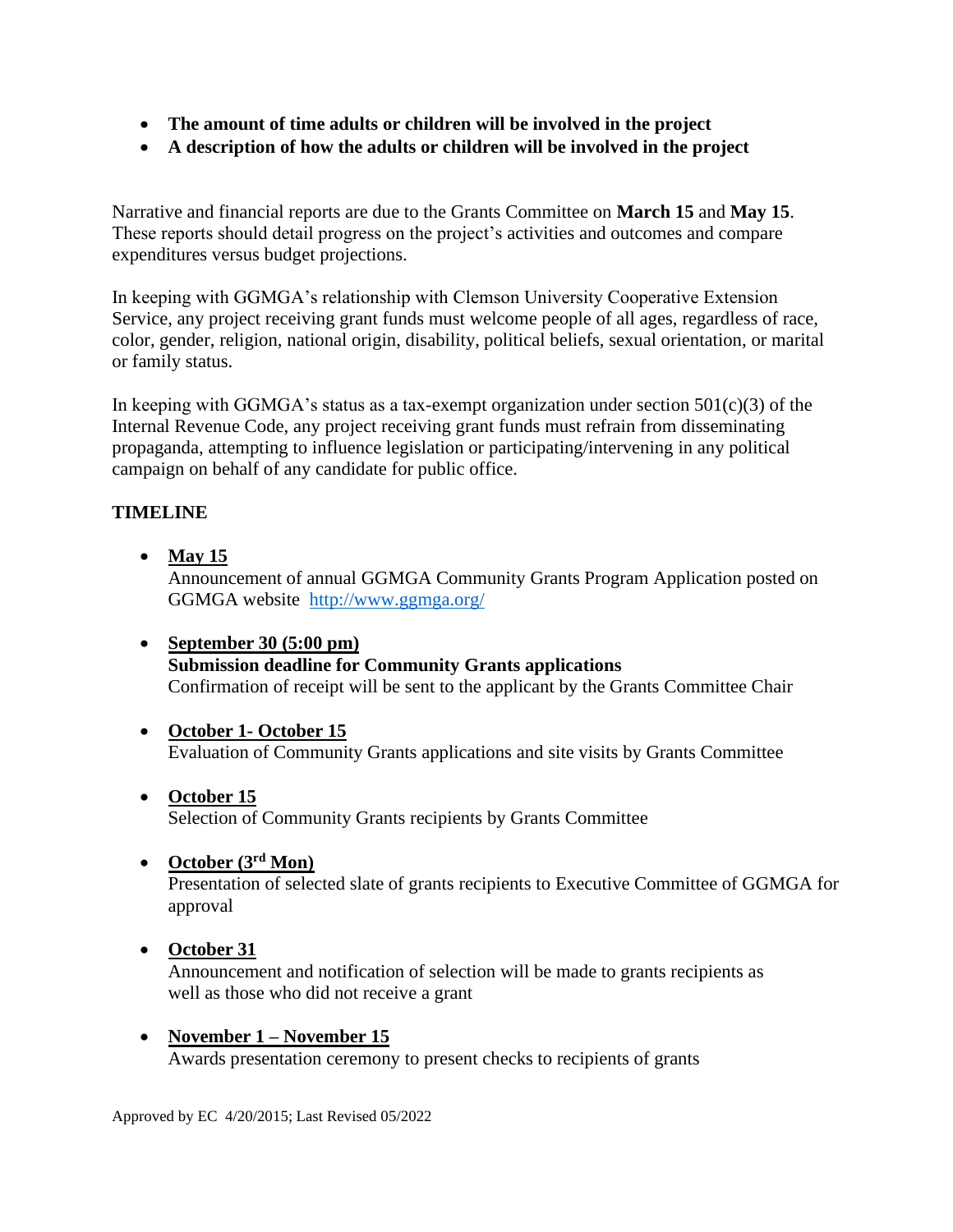- **March 15** Progress reports on Grants Projects due to GGMGA Grants Committee
- **March (3rd Mon)**

Report to GGMGA Executive Committee on progress of grants projects

• **May 15** Final reports on Grants Projects due to GGMGA Grants Committee

Requests for assistance or additional information about the GGMGA Community Grants Program may be forwarded to the GGMGA Grants Committee Chair, Sue Bethel: [sbeth522@gmail.com](mailto:sbeth522@gmail.com) or to Alice Sobray: [asobray@gmail.com](mailto:asobray@gmail.com)

Additional resources relevant to the GGMGA Community Grants Program: -Clemson University Cooperative Extension Service [\(www.clemson.edu/extension\)](http://www.clemson.edu/extension) -Clemson's Home and Garden Information Center [\(http://www.clemson.edu/extension/hgic\)](http://www.clemson.edu/extension/hgic) -Greater Greenville Master Gardeners Association [\(www.ggmga.org\)](http://www.ggmga.org/) -South Carolina Master Gardeners Program [\(www.clemson.edu/hort/scmg/about.php\)](http://www.clemson.edu/hort/scmg/about.php)